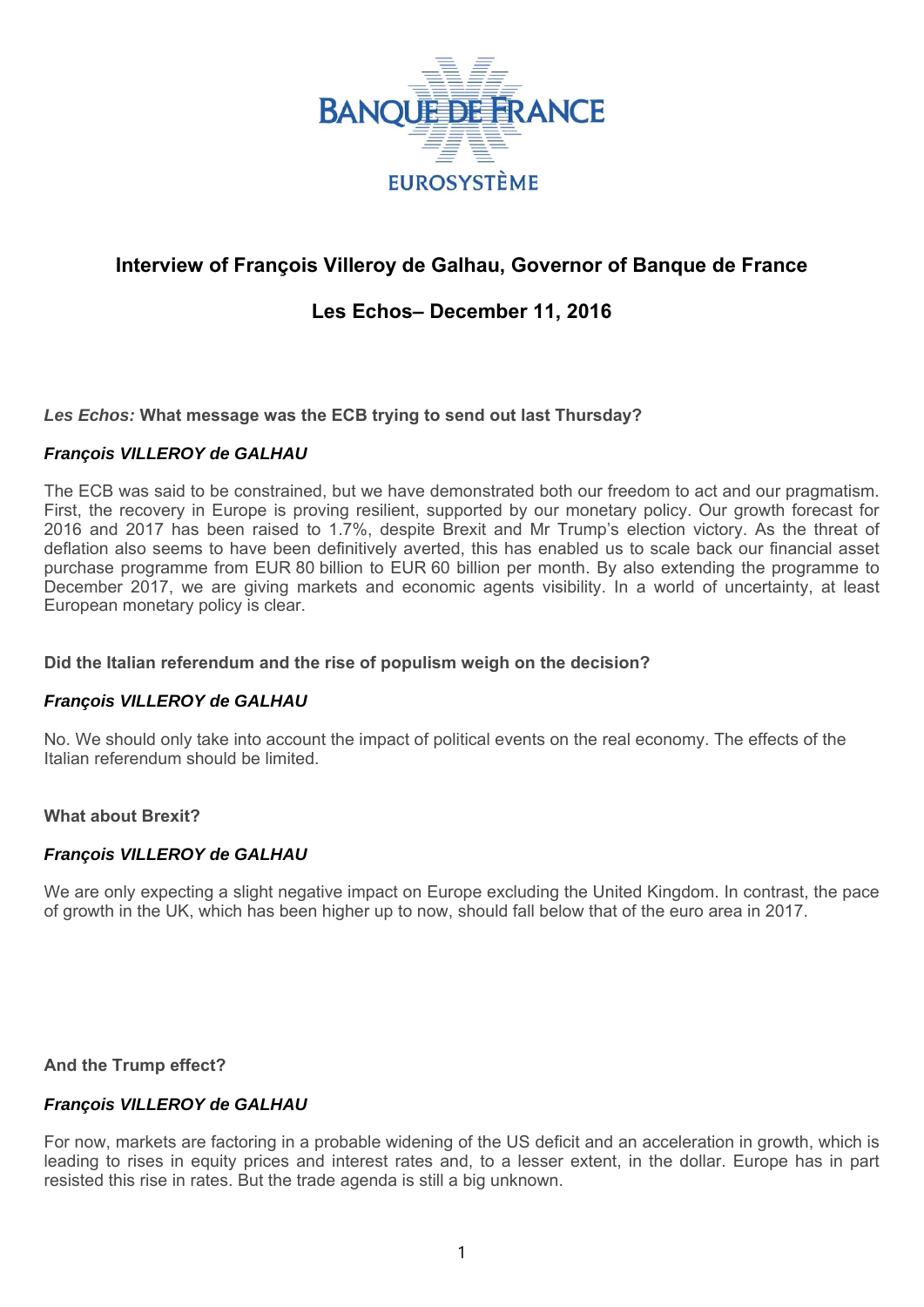## **The majority of international institutions are saying that fiscal policies should complement monetary policies. Is that also the ECB's stance?**

# *François VILLEROY de GALHAU*

That recommendation needs to be made more specific. The Commission is right in saying that certain European countries such as Germany and the Netherlands have the fiscal leeway to support economic activity. But only on the condition that other countries respect the shared rules.

## **Does that mean France?**

### *François VILLEROY de GALHAU*

France can only legitimately ask Germany to provide stimulus if it is itself credible on the acceleration of its reforms and on its fiscal commitments. In any case, reforms are the key to boosting France's rate of growth, which we expect to remain too low, at 1.3% in 2016 and 2017. France has carried out more reforms than people give it credit for, but far fewer than our neighbours, who are showing us how to successfully combat unemployment while remaining within the bounds of our European social model. With regard to the public accounts, France will only be listened to in Europe if it is believed. We need to stick to our commitment of cutting the deficit to below 3% of GDP in 2017.

### **Is that a message for the candidates in the upcoming election campaign?**

## *François VILLEROY de GALHAU*

For them and for the current government. I've been stressing this issue, which is in our collective national interest, since the publication of the 2017 draft budget at the end of September. According to Banque de France projections, the deficit should actually be around 3.1%, which is more than the 2.7% set out in the budget. Getting down to below 3% implies EUR 4 billion of savings, or 0.3% of public spending: that's perfectly feasible. But nobody should try to create any illusions in the electoral debate: the acceleration of French growth cannot come from fiscal stimulus.

#### **Why not, given that interest rates are so low?**

Firstly, interest rates will not always be at these levels, and, second, all this accumulated debt will need to be repaid. As a share of GDP, France's debt has increased fivefold since 1980. When my generation were 20 years old, debt was just 20% of GDP. Today, now that our children have reached the age of 20, we're approaching 100%. But at the same time, as far as I'm aware, France, like Italy, has hardly turned out to be a European champion when it comes to growth. Our public spending accounts for 56% of GDP, whereas the same social model only costs 51% of GDP in Sweden, or an average of 47% in the euro area. That means we spend between EUR 100 billion and EUR 200 billion more than our European neighbours. I'm a true believer in public services, but we need to pick up the slack in terms of efficiency.

**For the time being, we only have the right's election manifesto. François Fillon is planning to cut public spending and help businesses. Does the Banque de France like that?**

## *François VILLEROY de GALHAU*

The Banque de France sets great store by its independence. It is certainly not our role to take sides in politics.

**One party, the Front National, has pledged to hold a referendum on whether France should remain in the euro. Do you feel it's your role to defend the euro?**

## *François VILLEROY de GALHAU*